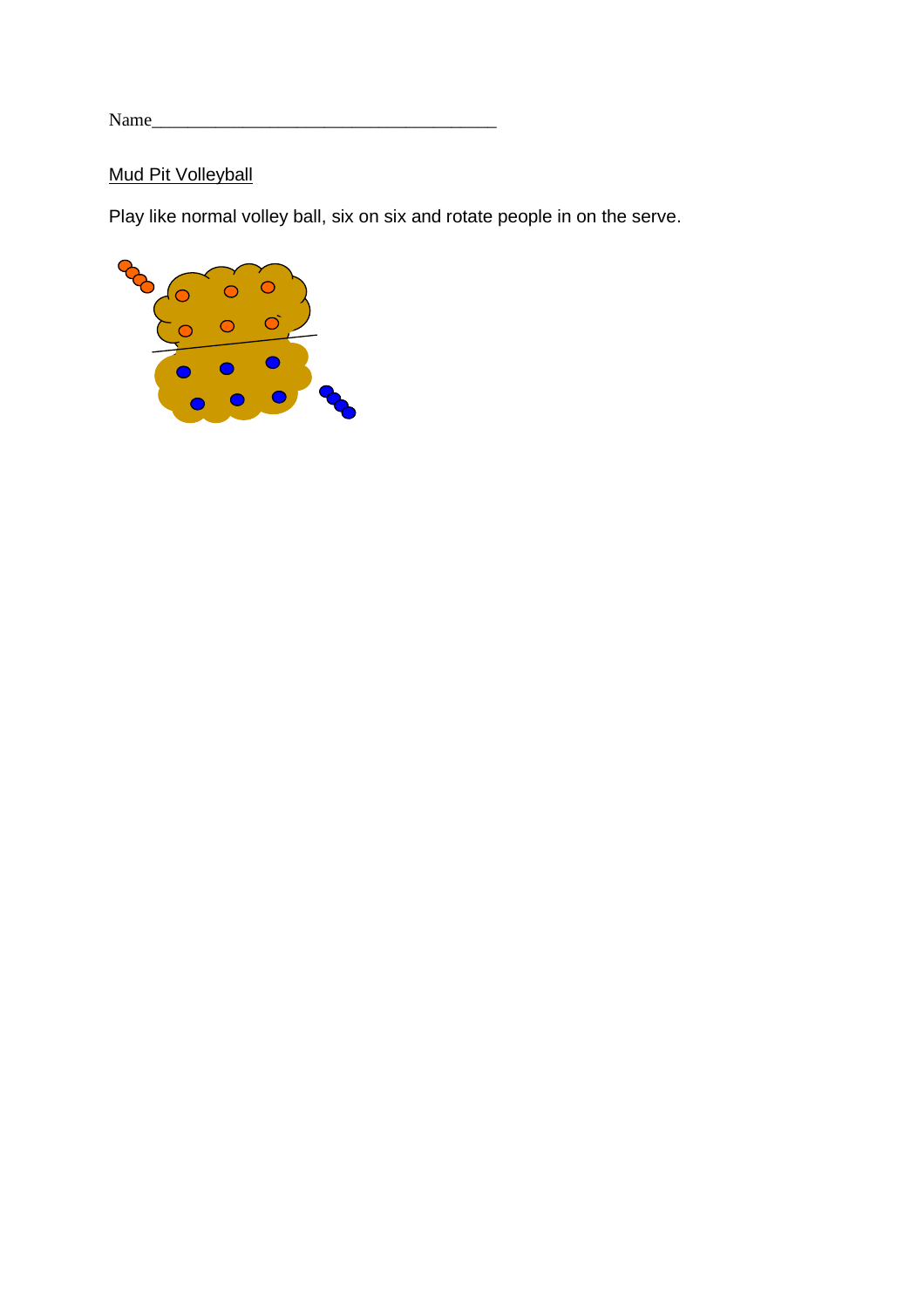$Name_\_$ 

#### Alphabet Hunt

Two members of each team go and look in the mud for a Letter. Once a person has found a letter they run and tag another team member, then that member go look for a letter and the person who just found a letter goes to the back of the line. There should only be four people looking in the mud at one time. Award 1 point for every letter and give 5 bones points to the team that comes up with the best Phrase by using the letters they have found.

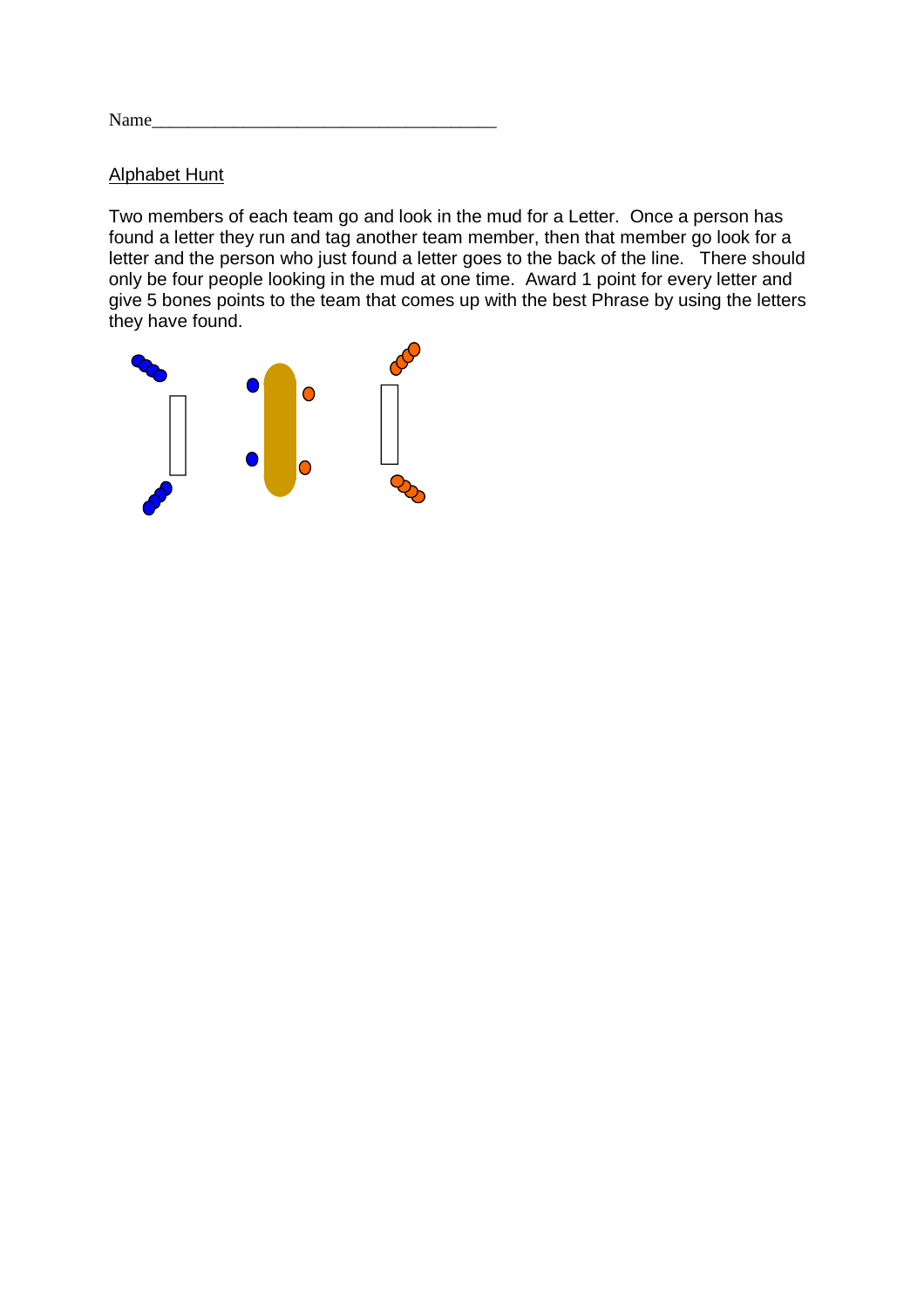Name\_

## Grab It

Each team lines up on a line. Give each member of the team a number that also corresponds with the opposite team. Items are places in center of a soapy tarp. Call out number and people with that number grab items. Points are awarded for the team with the most items Behind the Line. People can grab Items from the other team as long as People are still on the tarp.

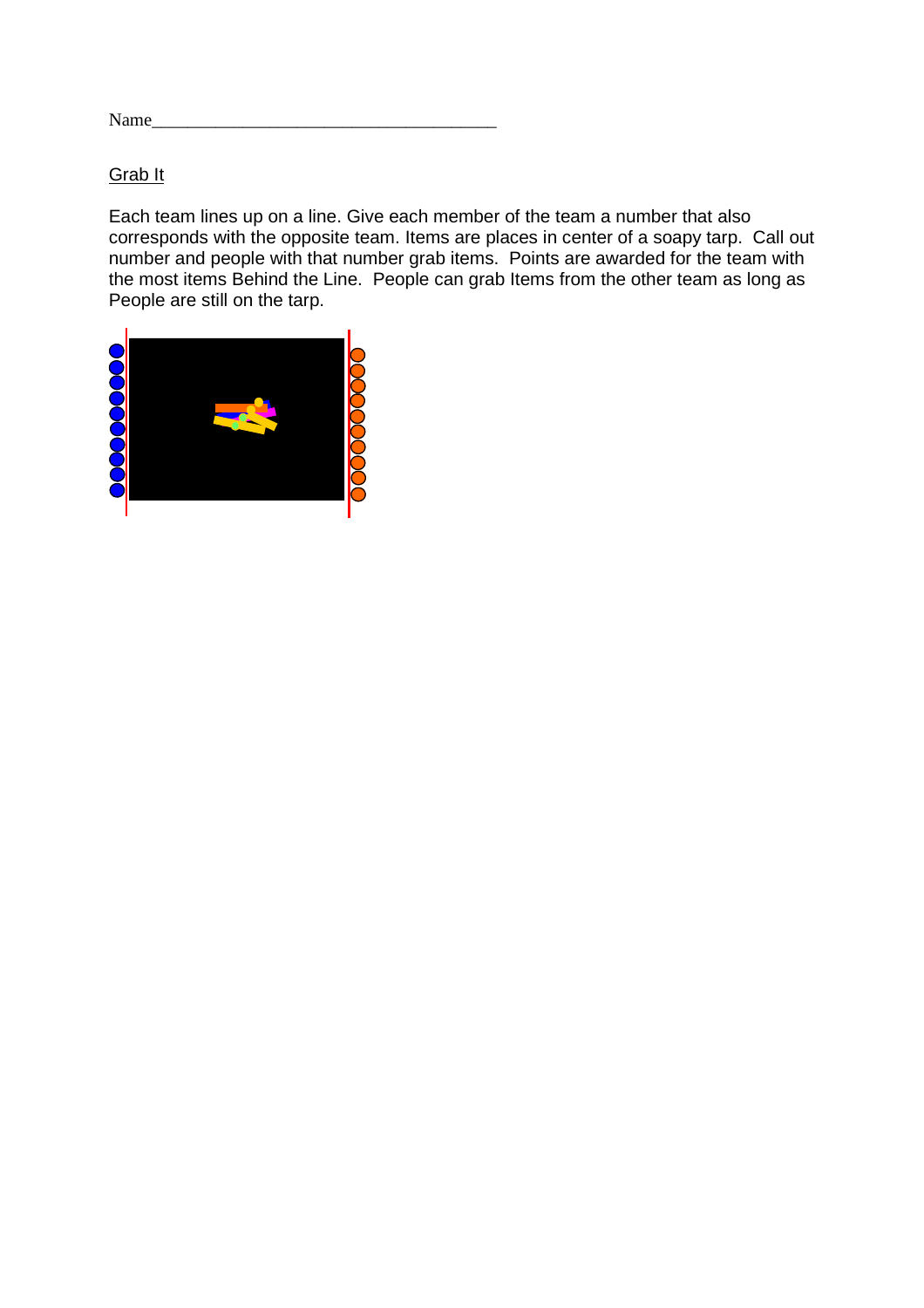## Toe Grab

Each team send 2 people out to pool of Noodles and grabs clothespin with there toes they can not use hands. Once clothespin is out of pool they run back and place pin in bucket and tag next player to go. Team with most Cloths pins Win.

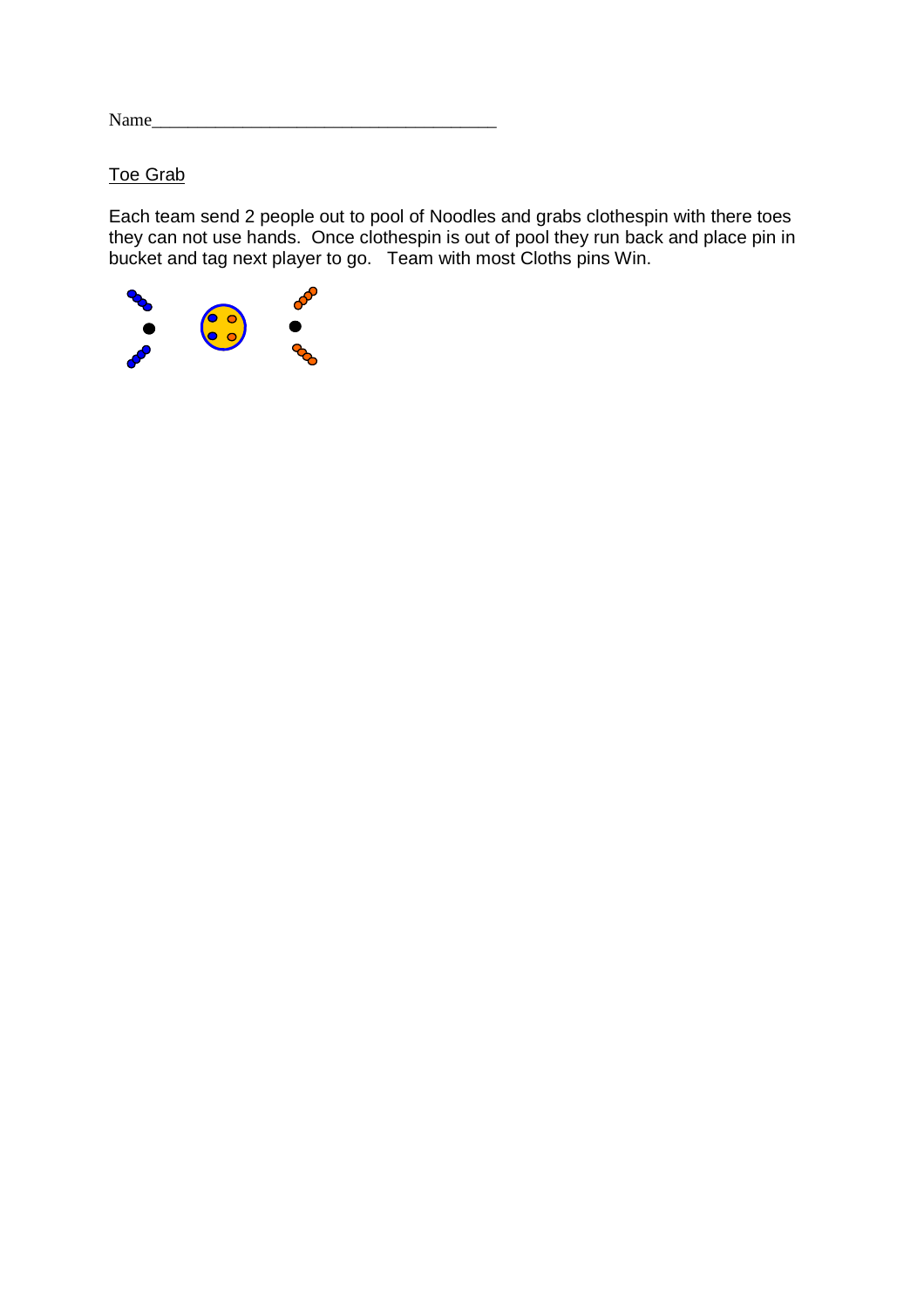Drip, Drip, Drop

Same rules as "Duck, Duck, Goose". Only you use drips of water for the Duck and Drop the rest of Water in Cup on the Goose. If one person is the dripper 3 times designate a

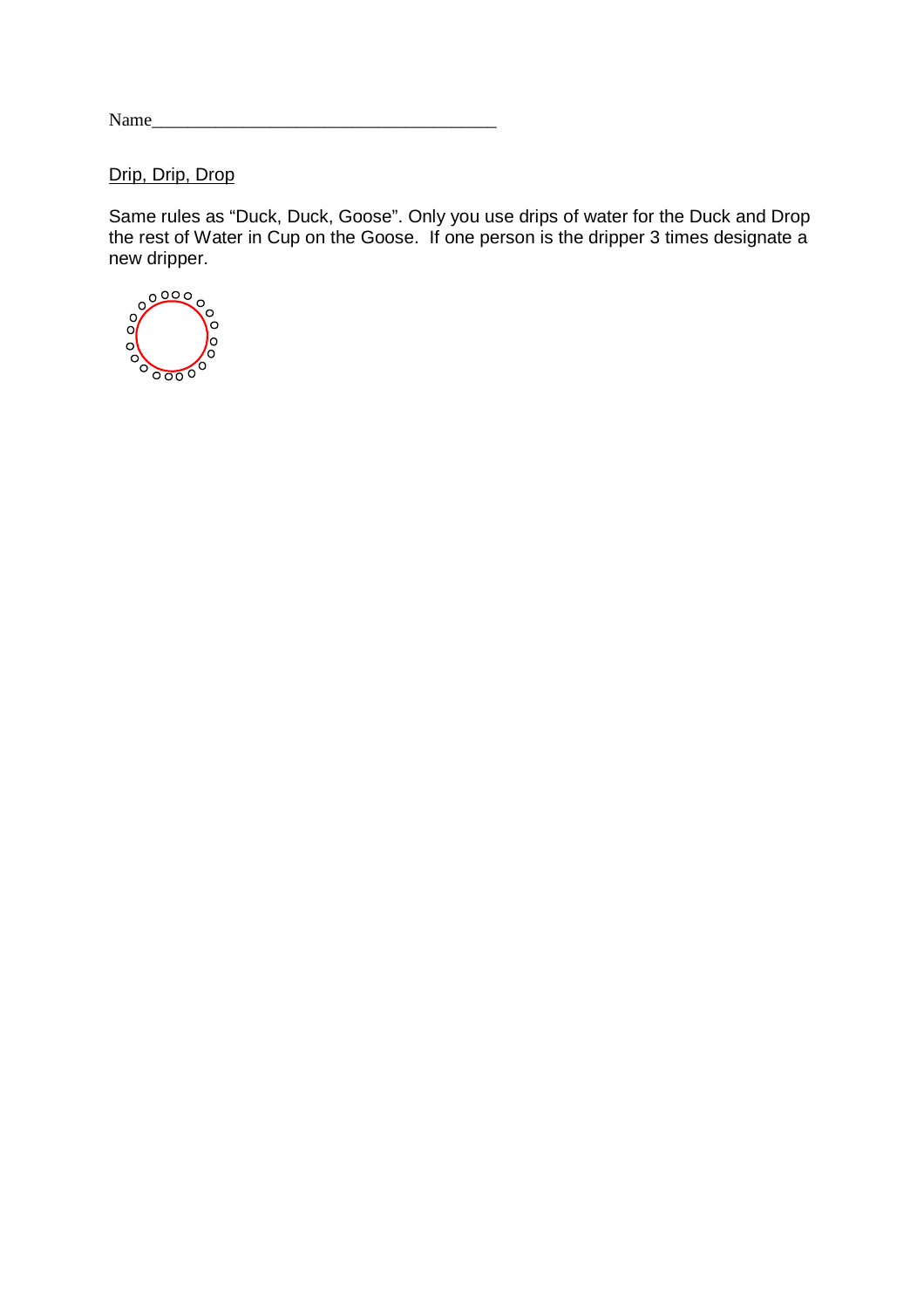### Grab Bag

Team lines up behind a line and one member of each team run to the table and grab out a item and Eat or Drink it when they have completed it they run back to team and tag next teammate. First team to finish all items in the center is the winner. If time runs out the team that eat the most wins.

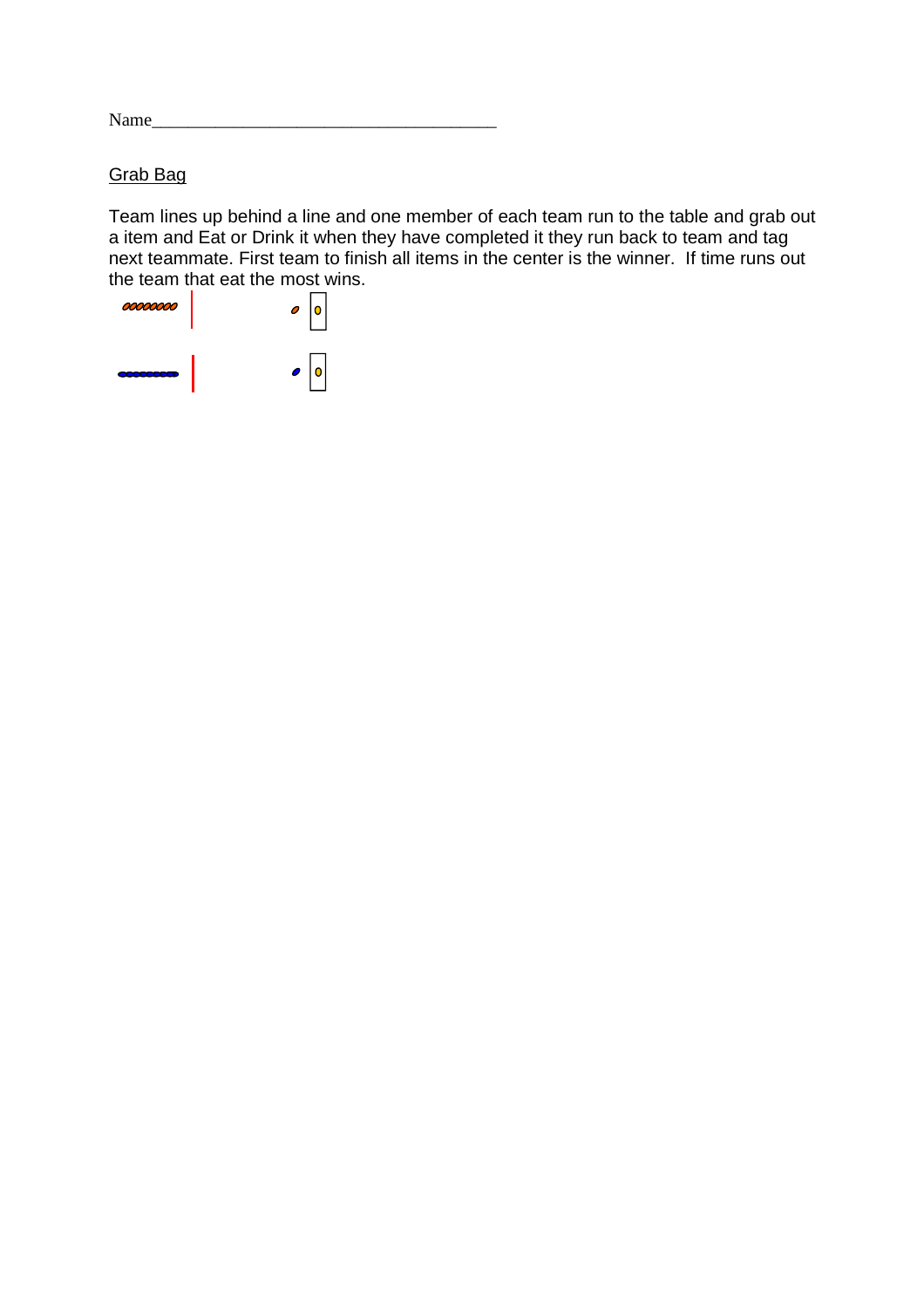#### Condiment Twister

Each team get a condiment twister board. When a player hits the ground or falls, they are finished, they need to stand around there board and cheer on there team mates. Team with the last person on the board wins. The Leader just calls out random things for the teens to do. exe. (red right foot, blue left hand, yellow, green right hand....) if people are not getting eliminated, call out exe. (red left ear…) or something like that to make it harder. One or more hand or feet may be used on same circle.



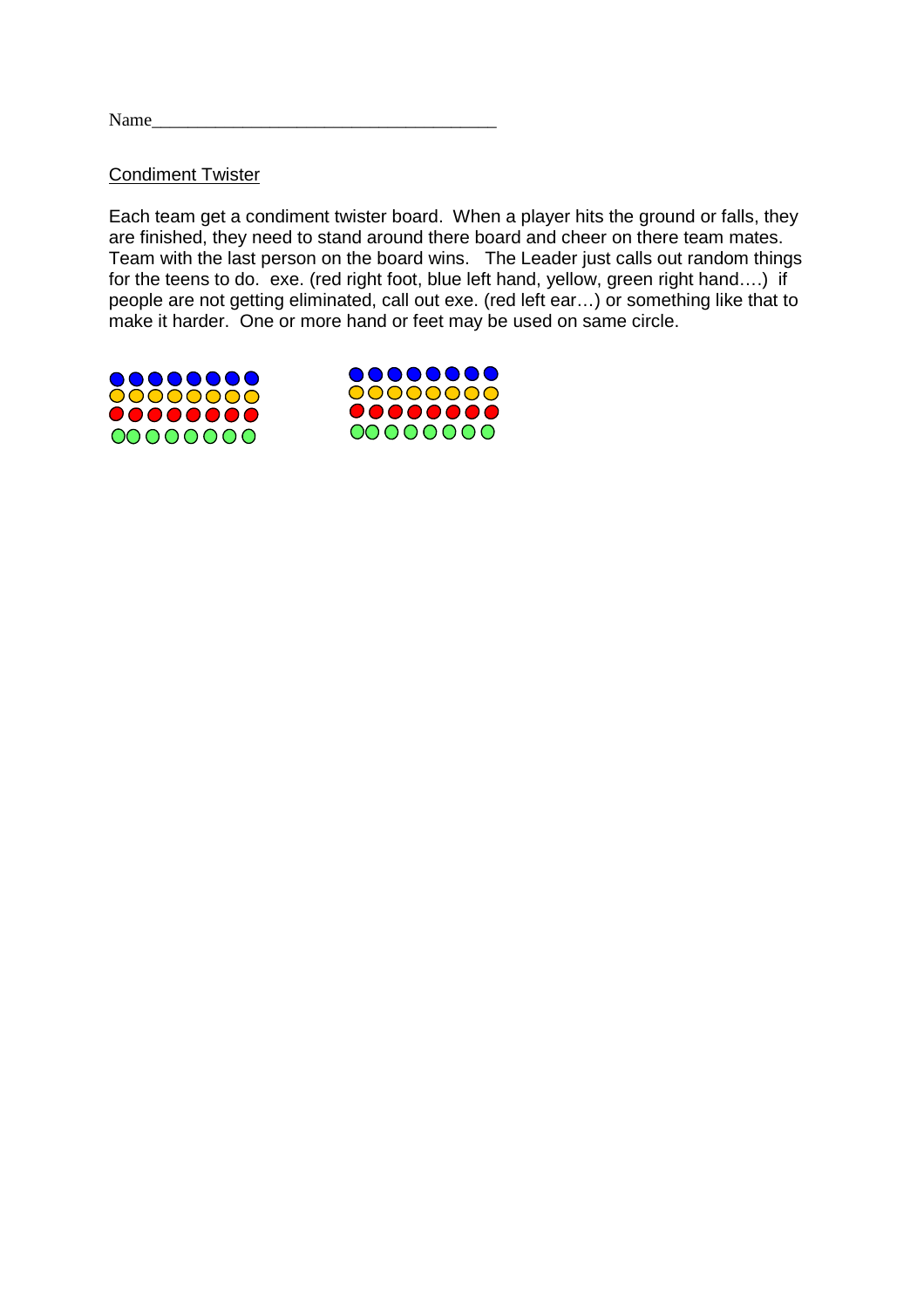Tug of War

Tug of War (need I give any further explanation?) Make the teams do different things, exe (use only your left hand, use only right hand, hold it under your arm..).

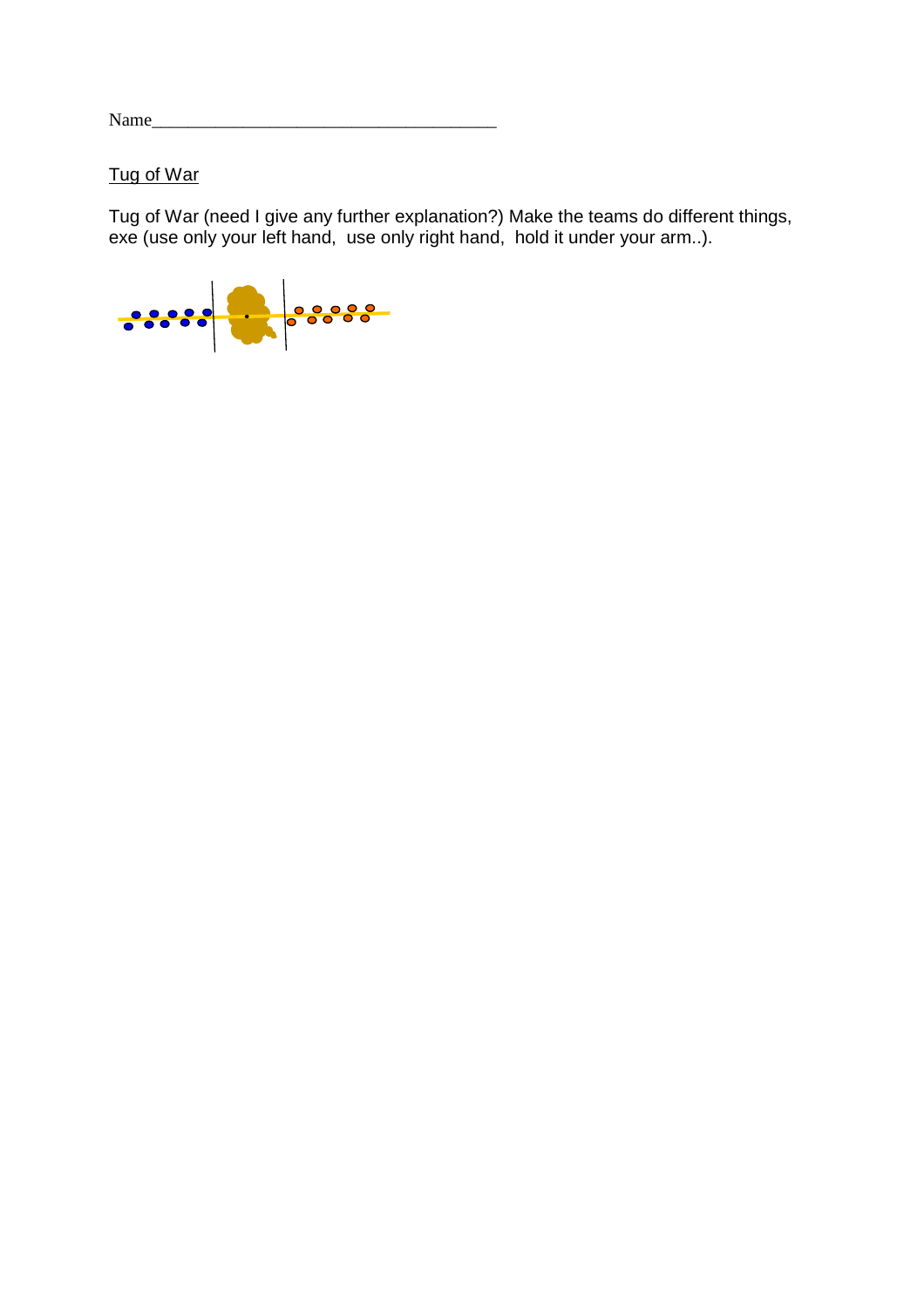### Slip N' Slide

Alternate teams one at a time down Slip N' Slide. Team that goes the farthest wins. Also stile and creativity could also go towards wining if there is a tie.